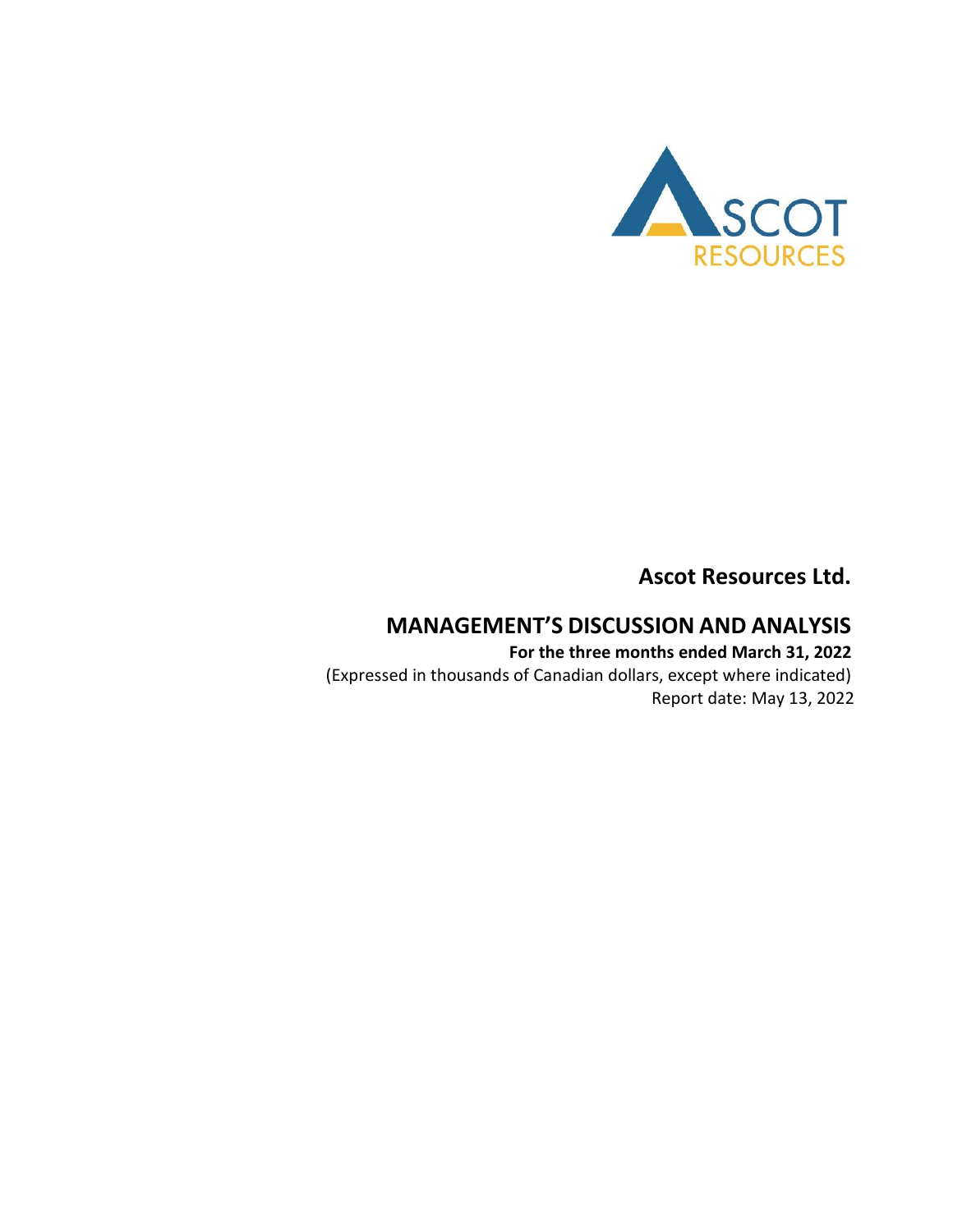This Management's Discussion and Analysis ("MD&A") of Ascot Resources Ltd. ("Ascot" or the "Company") is dated May 13, 2022 and provides an analysis of our unaudited consolidated interim financial results for the three months ended March 31, 2022 compared to the three months ended March 31, 2021. The following information should be read in conjunction with the Company's audited consolidated financial statements for the year ended December 31, 2021, which were prepared in accordance with International Financial Reporting Standards ("IFRS"). Unless otherwise noted, all currency amounts are expressed in thousands of Canadian dollars. Additional information about the Company, including the audited financial statements and the notes thereto, for the year ended December 31, 2021, prepared in accordance with IFRS, can be found on SEDAR a[t www.sedar.com](http://www.sedar.com/) and on the Company's website at [www.ascotgold.com.](http://www.ascotgold.com/)

# **DESCRIPTION OF THE BUSINESS**

Ascot is a Canadian-based development and exploration company publicly traded on the Toronto Stock Exchange (the "TSX") in Canada (symbol AOT). The Company is also trading on the OTCQX market in the U.S. (symbol: AOTVF). The Company is focused on re-starting the historic past producing Premier gold mine located in British Columbia's Golden Triangle. The Company filed its feasibility study in May 2020 for its 100% owned Premier and Red Mountain Gold Projects which will supply gold and silver ores to the process plant. The study supports robust economics including base case Aftertax NPV5% of C\$341 million and IRR 51% (based on US\$1400/oz gold price, \$17/oz silver price and CAD to US exchange rate of 0.76.) Ascot received the Mines Act Permit amendment ("MAPA") to re-start Premier Gold Project in December 2021.The Silver Coin, Big Missouri, and Premier deposits, collectively being named the Premier Gold Project (PGP) are located near the processing facility on the historical Premier Mine site, and the Red Mountain Project (RMP) is located 23 km to the southeast in an adjacent valley. PGP together with RMP is defined as the "Project". In addition, the Company continues to drill a number of gold-silver discoveries on its 25,000 hectares of mineral concessions that benefit from their proximity to PGP and the towns of Stewart, BC and Hyder, Alaska.

The Company also has two other properties: Swamp Point, an aggregate mine in care and maintenance located in British Columbia on the Portland Canal, and Mt. Margaret, a porphyry copper-molybdenum-gold-silver deposit located in Washington State, USA.

# **Q1 2022 AND RECENT HIGHLIGHTS**

- On May 9, 2022, the Company announced the start of the 2022 exploration drilling program, which comprises approximately 18,000 metres and will be equally split between exploration and in-fill holes. Exploration drilling will be largely concentrated on the Sebakwe and Day Zones and in-fill drilling will focus exclusively on the Big Missouri deposit. In contrast to last year, assay turnaround times are expected to be much shorter this year as a new third party assay lab is being set up in the town of Stewart.
- On April 4, 2022, the Company provided an update on construction financing and development plans for PGP. In December 2020, as part of a total construction finance package of US\$105M (see News Release dated [December](https://ascotgold.com/news-releases/2020/ascot-secures-us-105-million-construction-finance-package-for-premier-gold-project/)  [10, 2020](https://ascotgold.com/news-releases/2020/ascot-secures-us-105-million-construction-finance-package-for-premier-gold-project/)), the Company secured a US\$80M senior credit facility (the "**Senior Facility**") with Sprott Private Resource Lending II (Collector), LP ("**Sprott**"). After drawing down the initial US\$20M tranche under the Senior Facility, Ascot was required to satisfy various conditions before drawing down the remaining US\$60M. However, the Company has been unable to reach an agreement with Sprott on the satisfaction of the drawdown conditions for the remaining US\$60M of the Senior Facility. Therefore, the initial US\$20M drawdown will remain outstanding and Ascot is pursuing alternative financing options to replace the remainder of the Senior Facility. Until alternative financing can be secured, Ascot will continue advancing the project with available liquidity. The Company anticipates that commencement of underground development and advancement of other key construction areas will continue as previously planned. However, certain work packages may be placed on hold until the Company is able to secure alternative funding. While the resulting implications to the project are uncertain at this time, it is possible that there will be a delay to the initial production target of Q1 2023.
- On March 21, 2022, the Company published its inaugural Sustainability Report. This report will be updated annually and will evolve as Ascot progresses from development into production next year.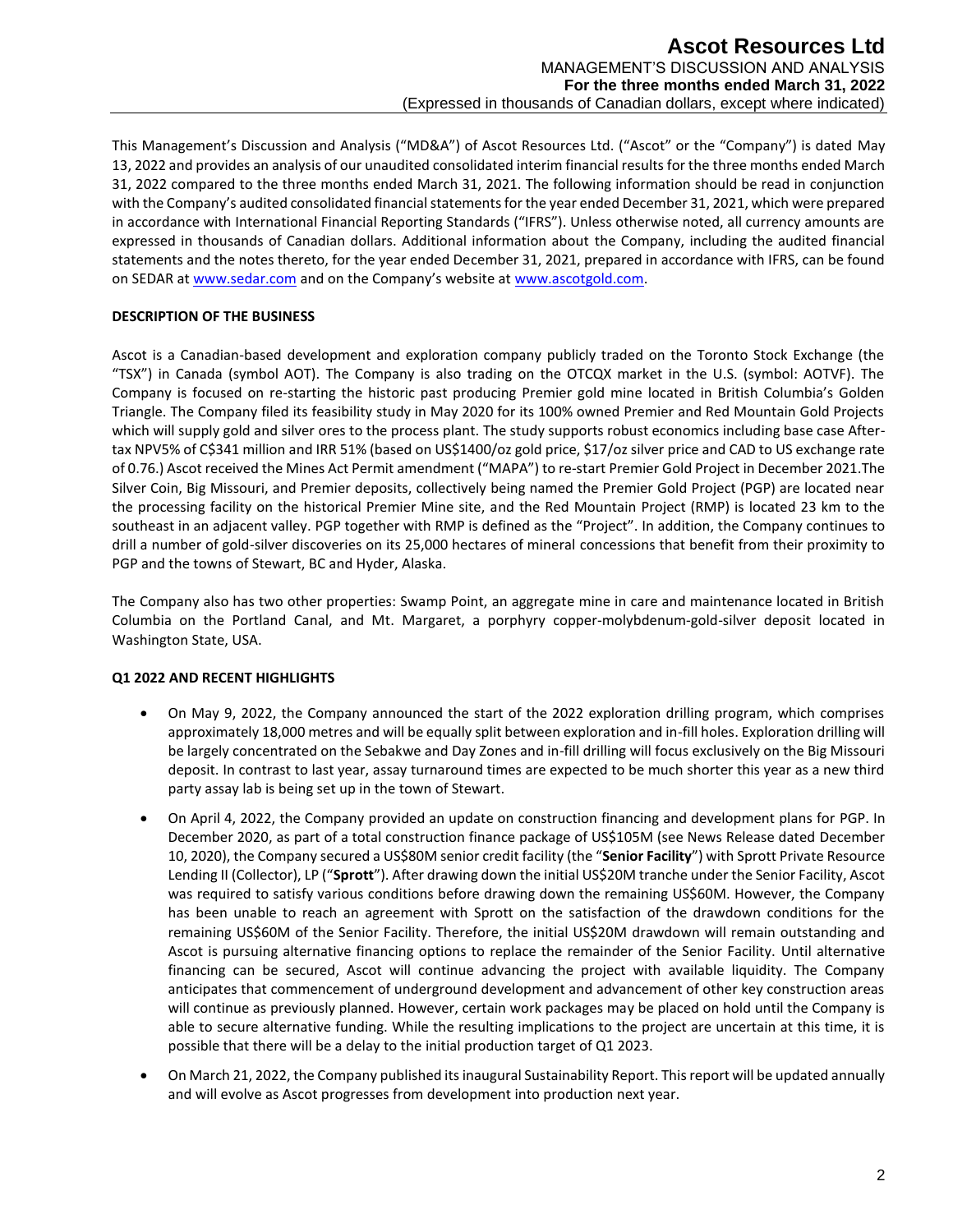- On March 8, 2022, the Company closed a previously announced bought deal financing (the "Offering") for total gross proceeds of \$64,241. The net proceeds from the Offering will be used for capital costs at PGP, for PGP's exploration program and for general corporate purposes (see "**PGP and RMP project development**").
- On January 25, 2022, the Company provided an update on PGP with respect to progress to date and development plans in 2022. The update included a detailed project schedule and an updated capital cost estimate for PGP. With the Mines Act permit amendment in hand and a more definitive project schedule, Ascot reported an updated project capital estimate of \$224,000, reflecting an increase of 27% over the previous (March 2021) project capital estimate (see "**PGP and RMP project development**").
- On January 24, 2022, Environmental Management Act ("EMA") Permit was received, completing the Joint MA/EMA Permit for PGP.

# **OPERATING OVERVIEW**

# **Premier Gold Project ("PGP")**

The PGP comprises four claim groups, identified as the Premier, Big Missouri, Dilworth, and Silver Coin groups, and includes three mining leases, totaling 392 hectares, 175 Crown grants totaling 2,354 hectares, and 107 mineral claims totaling 8,907.1 hectares. The total area is 8,133 hectares when overlaps are accounted for. The Company owns three mining leases, two of which expire on December 17, 2050, and the third, which expires on December 14, 2048.

In February 2020, the Company published an updated independent National Instrument 43-101 ("NI 43-101") mineral resource estimate for the PGP. The updated NI 43-101 resource estimate for the PGP reported 1.1 million ounces of gold and 4.7 million ounces of silver in the indicated category, and 1.2 million ounces of gold and 4.67 million ounces of silver in the inferred category. PGP mineral reserves established in the feasibility study in accordance with NI 43-101 technical report published in May 2020 are as follows:

#### **PGP Mineral Reserve Statement**

|                |               |      | Grade | <b>Contained Ounces</b> |       |
|----------------|---------------|------|-------|-------------------------|-------|
|                | <b>Tonnes</b> | Αu   | Αg    | Αu                      | Αg    |
|                | kt            | g/t  | g/t   | koz                     | koz   |
| Total Probable | 3,632         | 5.45 | 19.1  | 637                     | 2.231 |

Notes for Table: CIM Definition Standards were followed for classification of Mineral Reserves

1. A mean bulk density of 2.85 t/m<sup>3</sup> is used for Premier and of 2.80 t/m<sup>3</sup> for all other deposit areas

2. The AuEq values were calculated using US\$1,400/oz Au and a US\$17/oz Ag and the following equation:  $AuEq(g/t) = Au(g/t) + Ag(g/t) \times 17 / 1,400$ 

3. The following CoG based on AuEq grade were used to estimate the economic potential of the stopes: Longhole =  $2.85$  g/t, Inclined undercut Longhole  $= 3.44$  g/t, cut and fill = 3.44 g/t, room & pillar = 3.82 g/t and development = 2.85 g/t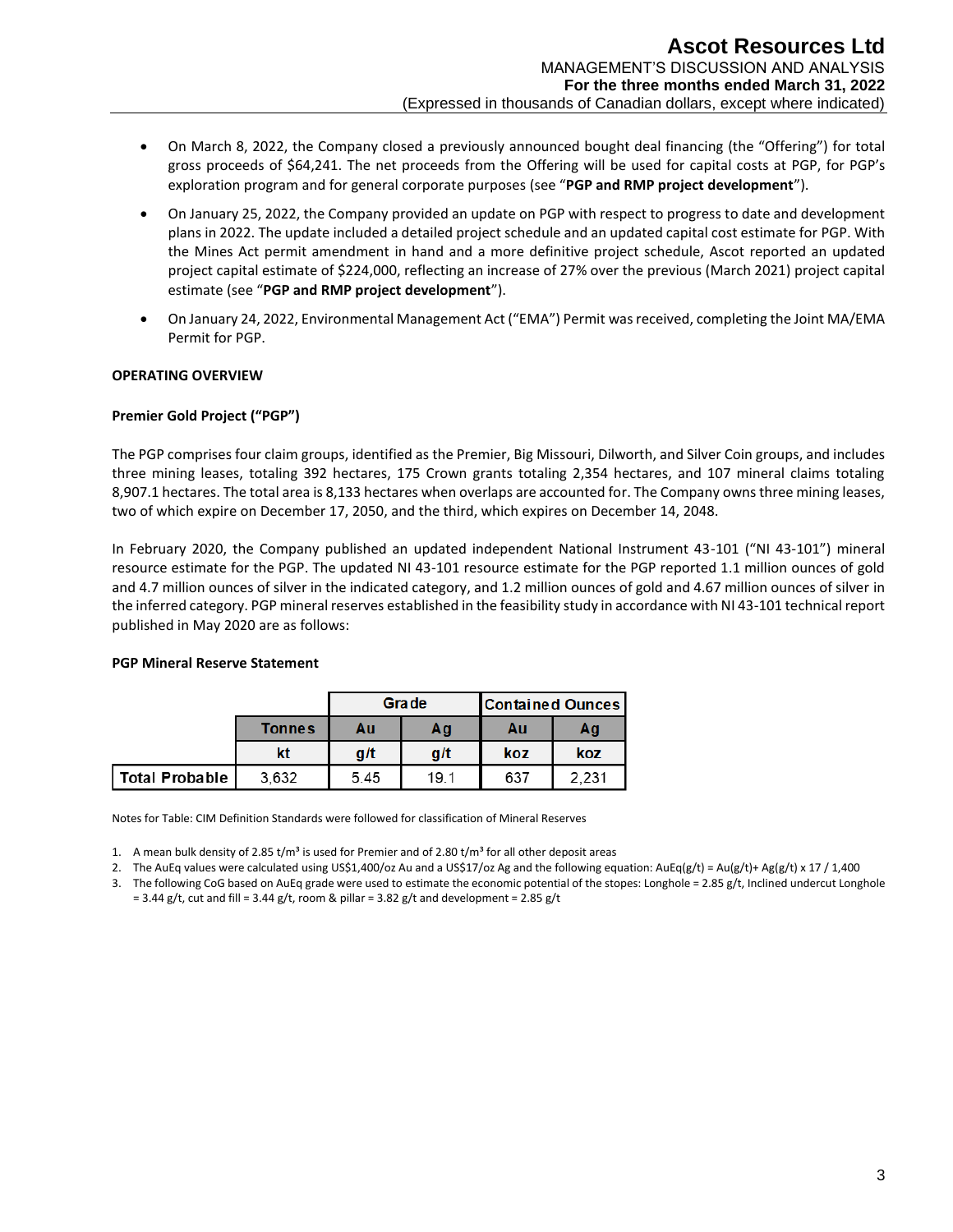# **Red Mountain Project ("RMP")**

The RMP consists of 47 contiguous mineral claims for a total of 17,125 hectares. It is located approximately 18 km eastnortheast of the town of Stewart and within Nisga'a Nation traditional territory. RMP mineral reserves established in the feasibility study in accordance with NI 43-101 technical report published in May 2020 are as follows:

# **RMP Mineral Reserve Statement**

|                                  | Grade<br><b>Contained Ounces</b> |      |      |     |       |
|----------------------------------|----------------------------------|------|------|-----|-------|
|                                  | <b>Tonnes</b>                    | Au   | Ag   | Au  | Ag    |
|                                  | kt                               | g/t  | g/t  | koz | koz   |
| <b>Proven</b>                    | 2.194                            | 6.68 | 21.7 | 471 | 1,530 |
| <b>Probable</b>                  | 351                              | 5.51 | 13.8 | 62  | 155   |
| <b>Total Proven and Probable</b> | 2545                             | 6.52 | 20.6 | 534 | 1685  |

Notes for Table: CIM Definition Standards were followed for classification of Mineral Reserves

1. The AuEq values were calculated using US\$1,300/oz Au and a US\$15/oz Ag and the following equation: AuEq(g/t) = Au(g/t) + Ag(g/t) x 15 / 1,300

2. The following CoG based on AuEq grade were used to estimate the economic potential of the stopes: Longhole =  $3.11$  g/t, Inclined undercut Longhole  $= 4.0$  g/t, cut and fill =  $4.1$  g/t and development =  $3.11$  g/t

# *Qualified Persons and NI 43-101 Disclosure*

John Kiernan, P.Eng., Chief Operating Officer of the Company is the Company's Qualified Person (QP) as defined by National Instrument 43-101 and has reviewed, approved and takes responsibility for all of the written scientific and technical disclosure of this MD&A.

On August 28, 2018, the Red Mountain Project was referred by the BC EAO to the Minister of Energy, Mines and Petroleum Resources and the Minister of Environment for consideration and granted an Environmental Assessment Certificate on October 5, 2018.

RMP is subject to a gold metal stream whereby Sprott Private Resource Streaming and Royalty (B) Corp. ("SRSR") may acquire up to 10% of the annual gold production from RMP at a price of the lower of US\$1,000/oz and spot price up to a maximum of 500,000 oz produced. Alternatively, SRSR may elect to receive a one-time cash payment of \$4 million at the commencement of production in exchange for a buy-back of the gold metal stream.

# **PGP and RMP project development**

Throughout Q1 2022 and to-date, the Company continued to advance detailed engineering on the mill refurbishment, tailings storage facility, water treatment plant, power substation, overland piping and pumping and other key areas at the project site as well as procurement of critical long lead time equipment required in the refurbishment of the Premier mill. As of to date, the Company progressed detailed engineering to approximately 85% completion overall. Throughout 2021 and early 2022, the Company delivered and made significant progress on installation of a number of critical long lead time equipment items, including the Ball and SAG mills, mill motors and liners, water treatment clarifier and the tailings thickener. Ascot has ordered approximately 87% of the remaining fixed equipment for the project. Key orders remaining in the plant relate mostly to piping, instrumentation, and bulk consumables.

With the Mines Act permit amendment in hand and a more definitive project schedule, on January 24, 2022, Ascot announced an updated project capital estimate of \$224,000, reflecting an increase of 27% over the estimate announced in Q1 2021 of \$176,000. At a high level, the factors that have caused cost increases to the project, in order of influence, are: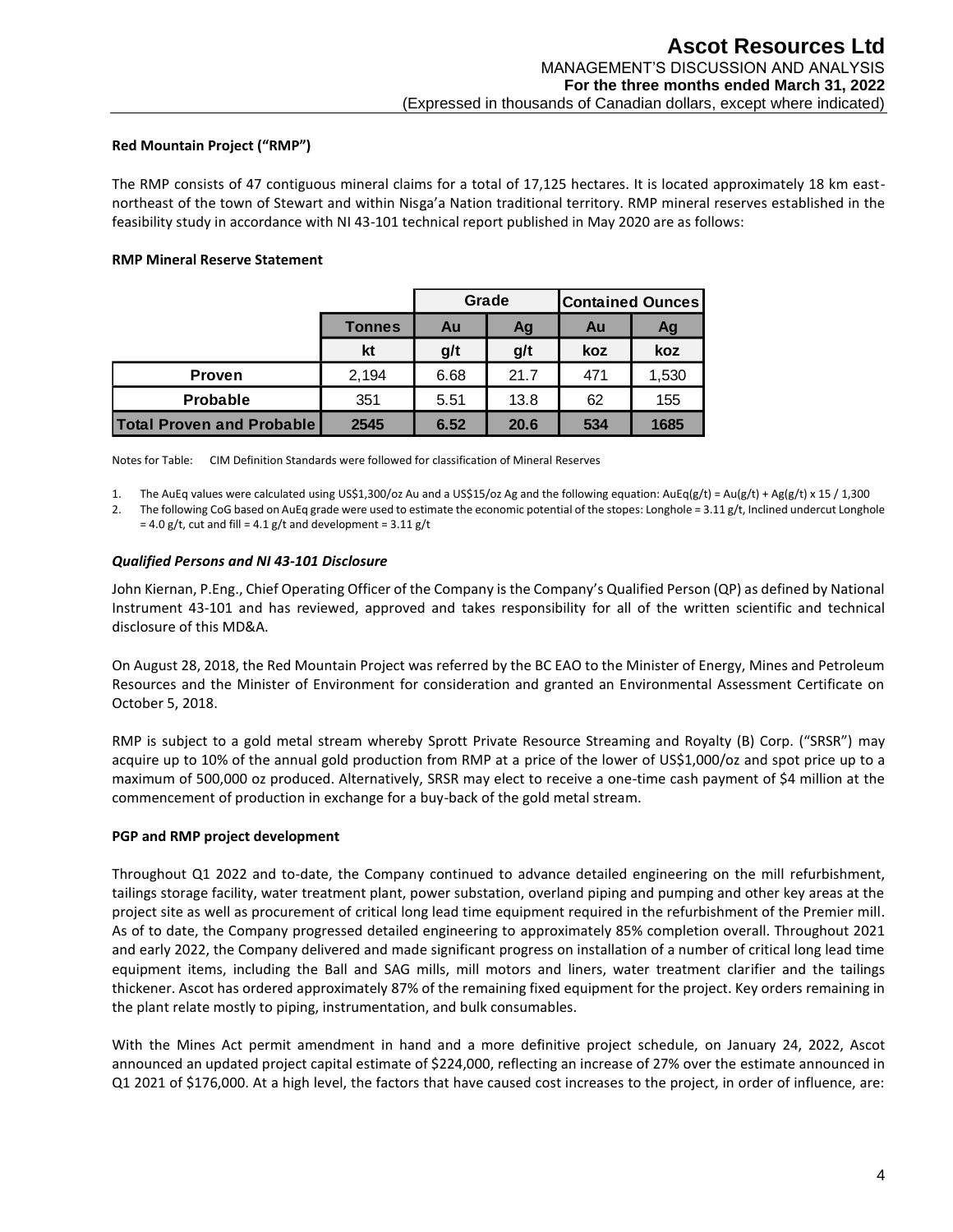fixed indirect costs caused by schedule delays, weather impacts, piping and instrumentation labour productivity, indirect cost inflation, supply chain pressures, and COVID-19 protocols.

On March 8, 2022, the Company closed a previously announced bought deal financing (the "Offering"). The Offering consisted of (i) 28,610,000 common shares of the Company (the "Offered Shares") sold at a price of \$1.02 per Offered Share for aggregate gross proceeds of \$29,182; (ii) 12,831,000 hard dollar units of the Company (the "HD Units") at a price of \$1.02 per HD Unit for gross proceeds of \$13,088; (iii) 14,590,000 units of the Company that qualify as "flow through shares", as defined in the Income Tax Act (Canada) (the "CDE FT Units") at a price of \$1.255 per CDE FT Unit for gross proceeds of \$18,310; and (iv) 3,240,000 common shares of the Company that qualify as "flow-through shares" (the "CEE FT Shares", and together with the Offered Shares, HD Units and CDE FT Units, the "Offered Securities") as defined in the Income Tax Act (Canada) at a price of \$1.13 per CEE FT Share for gross proceeds of \$3,661. Each HD Unit and CDE FT Unit is comprised of one common share of the Company and one half of one common share purchase warrant (each whole common share purchase warrant, a "Warrant") with each Warrant entitling the holder to purchase one common share of the Company at a price of \$1.25 for a period of 24 months subject to acceleration. In aggregate, the gross proceeds to the Company totaled \$64,241.

The net proceeds from the sale of Offered Shares and HD Units will be used for capital costs at PGP and for general corporate purposes. The gross proceeds of the sale of CDE FT Units will be used to incur underground capital development expenditures at PGP in 2022. The gross proceeds of the sale of CEE FT Shares will be used to support PGP's exploration program in 2022.

The Company had US\$60 million undrawn Senior Credit facility with Sprott. On April 4, 2022, the Company announced that it has been unable to reach an agreement with Sprott on the satisfaction of the drawdown conditions for the undrawn amount. Therefore, the initial US\$20M drawdown remains outstanding and Ascot is pursuing alternative financing options to replace the remainder of the Senior Facility. Until alternative financing can be secured, Ascot will continue advancing the project with available liquidity. The Company anticipates that commencement of underground development and advancement of other key construction areas will continue as previously planned. However, certain work packages may be placed on hold until the Company is able to secure alternative funding. While the resulting implications to the project are uncertain at this time, it is possible that there will be a delay to the initial production target of Q1 2023.

# **Mt. Margaret Project**

The Mount Margaret porphyry copper-molybdenum-gold-silver deposit is located 22.5 kilometres southwest of Randle, Washington in Skamania county in Southwest Washington State.

Ascot obtained property title to the 50% undivided private mineral interests on the lands on a private land package MS-708 and the government of the United States owns the other 50% interest. Ascot has the right to earn a 100% interest in the property subject to a 1.5% NSR and a negotiated federal royalty.

In 2011, the Company applied for two hardrock mineral prospecting permits (the "Permits"). In December 2018, after many years of environmental analysis, the United States Forest Service and United States Bureau of Land Management (together, the "Federal Defendants") concluded the proposed prospecting activity would have no significant environmental impacts and released decisions allowing the applications to be granted. Cascade Forest Conservancy filed an action in federal court challenging those decisions; the Company intervened on the side of the Federal Defendants. On February 18, 2021, the United States District Court for the District of Oregon (the "Court") released an opinion on the litigation. The court ruled in favor of the Federal Defendants and Ascot on most issues; however, the court held that the environmental analysis performed by the Federal Defendants was insufficient in two narrow respects — one related to potential recreational impacts, and one related to potential groundwater impacts. The court ordered the parties to brief the court on what remedies are necessary to address the insufficiencies in the environmental analysis.

On January 31, 2022, the Company received the court's order vacating the December 2018 Decision Record and December 2018 findings approving the issuance of the Permits by BLM and also vacating the February 2018 decision notice and findings consenting to the issuance of the Permits. The matter was remanded to the Federal Defendants for further action consistent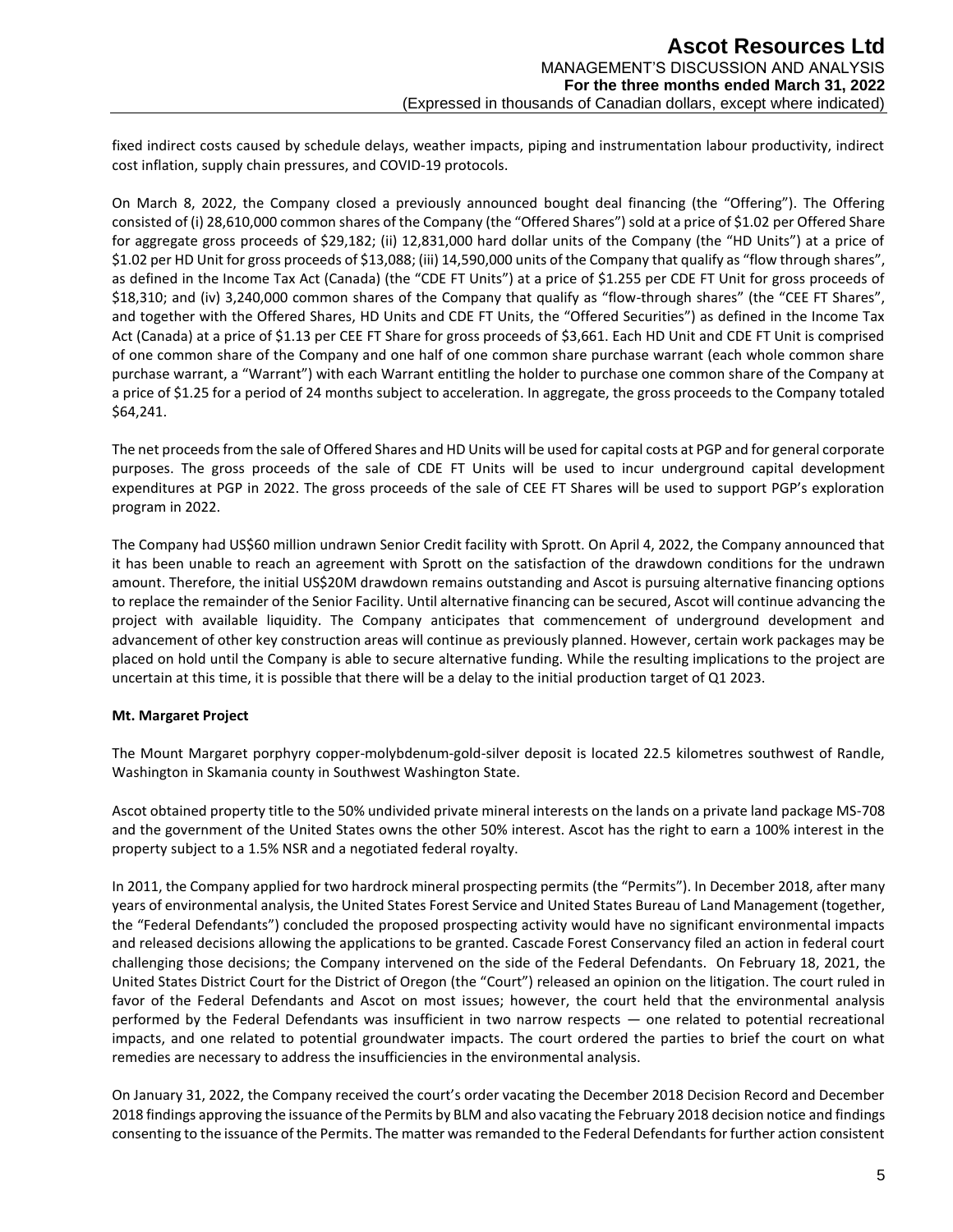with the court's February 2021 opinion and order. This court decision allows the Federal Defendants to proceed with the additional groundwater monitoring without direct oversight or involvement from the court. The most recent court decision does not prevent further exploration of Mt. Margaret, but gives the Federal Defendants more time to perform further groundwater analyses to address the deficiencies identified in the court's February 2021 decision. The Company requested from the Federal Defendants a proposed timeline and strategy to address the limited deficiencies identified by the court.

## **Swamp Point Project**

Ascot acquired the aggregate deposit in 2002 to access potential local markets such as the port expansions in Prince Rupert along with the California markets, which were quickly running out of readily available local supply. Surface transport costs are much higher than seaborne transport making BC source aggregate cost competitive. The property is subject to two royalties; one to the BC Provincial Government and one to a private company owned by the former management of Ascot. Swamp Point was put on care and maintenance in 2008 as a result of the economic downturn.

The site has some existing onsite infrastructure and a deep-water port which have been maintained by the Company, giving it the advantage of being able to re-start within a short lead time, with some further site preparation required. The Company continues to seek to divest Swamp Point, which it considers a non-core asset, and use proceeds from the sale for general working capital purposes.

# **2022 EXPLORATION PROGRAM**

The 2022 exploration program commenced in early May and comprises approximately 18,000 metres and will be equally split between exploration and in-fill holes. Exploration drilling will be largely concentrated on the Sebakwe and Day Zones and in-fill drilling will focus exclusively on the Big Missouri deposit. Drilling will initially be conducted from surface but is anticipated to shift to underground drill stations as development enables access and will allow for shorter drill holes and more precise targeting. Last year the Company was plagued by extraordinary assay lab turnaround times upwards of nearly three months. In contrast, assay turnaround times are expected to be much shorter this year as a new third party assay lab is being set up in the town of Stewart. Ascot has signed a priority service contract with this new assay lab, and once it is in service, turnaround times are expected to be a fraction of what was encountered last year.

#### **MANAGEMENT'S OUTLOOK FOR 2022**

Management is planning a number of activities for 2022, which include:

- Completion of refinancing of the Senior Facility
- Completion of construction of the new water treatment plant and tailings storage facility in Q4 2022
- Commencement of underground ramp development in May and advance to the delivery of ores for pre commissioning by Q4 2022
- Surface exploration drilling with a focus on the Day and Sebakwe zones
- Stope definition drilling at Big Missouri both from Surface and Underground
- Health and safety initiatives related to Covid and construction protocols
- Meeting a number of permitting compliance requirements as the project transitions from construction into operation
- Recruitment of operating personnel

## **COVID-19**

In March of 2020 the World Health Organization (WHO) declared a global pandemic related to COVID-19. The Company is committed to protecting the health and safety of its workforce and the communities in which it operates. Ascot's 2022 field season will operate and current activities at site are being conducted in compliance with the guidelines established by the Provincial Health Officer.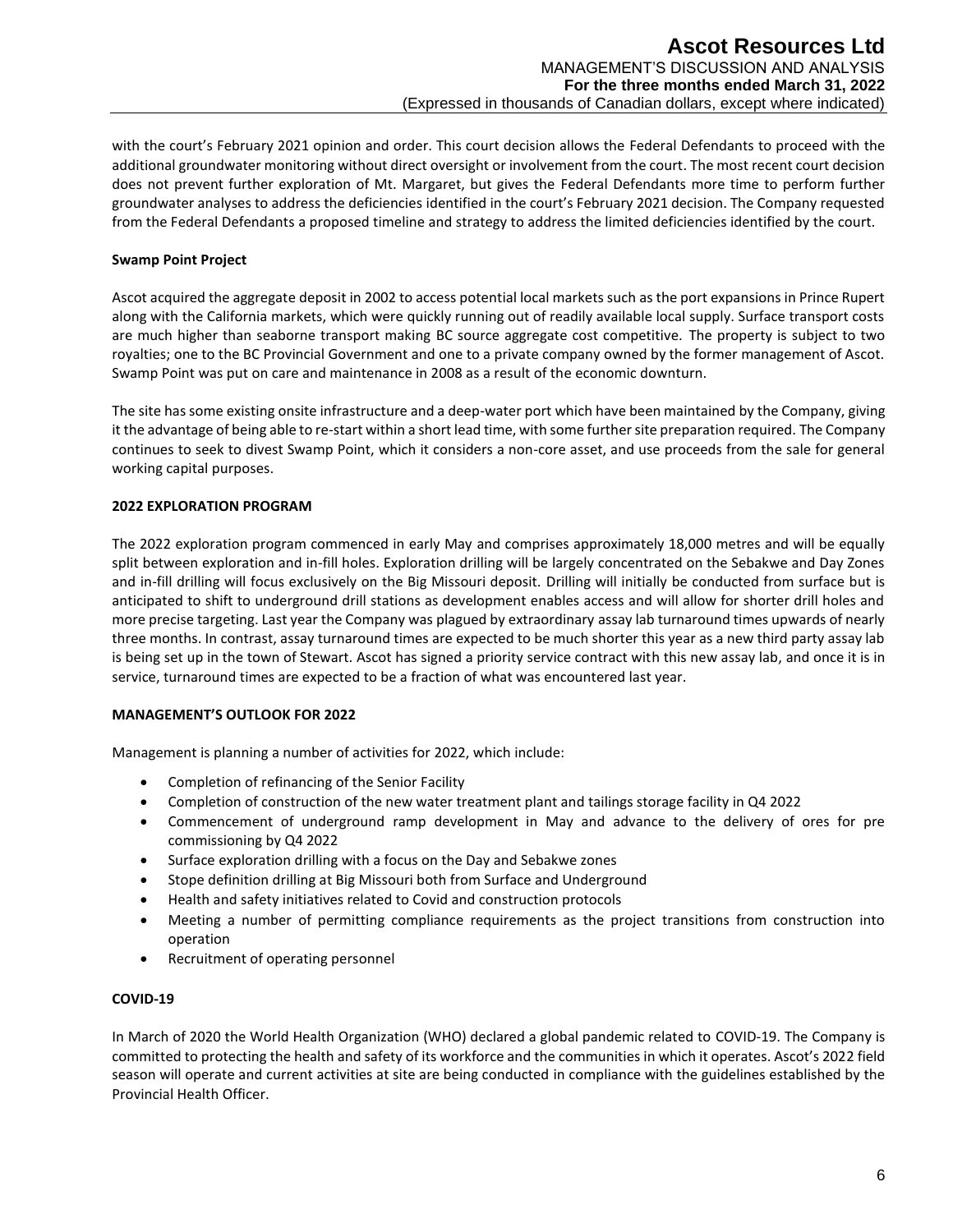Ascot has developed and implemented a COVID-19 Safety Plan (posted on the Company's website) to minimize the risk of COVID-19 exposure for its employees, their families and the residents of the communities of Stewart, BC and Hyder, Alaska. To date there have been no significant interruptions to the Company's supply chain or service providers.

Ascot's health and safety staff have procedures in place including a rapid testing program. All personnel working or visiting the mine site must be tested in Stewart. Upon completion, negative results will allow personnel to continue to the mine site. If any of the test results are positive, the person(s) will go to the Stewart Health Centre where a PCR test will be administered. They will then proceed to the quarantine rooms which have been secured by Ascot until the results of the PCR test are obtained. The daily self-screening and health checks are ongoing and are accompanied by a signature page. Stringent cleaning protocols continue and will continue to remain in effect. For more details see below "Environmental, Social and Governance" and refer to Ascot's COVID-19 Safety Plan posted on the Company's website.

## **Russia-Ukraine military conflict**

In February 2022, Russian forces launched a military operation in Ukraine and in response, many countries have imposed significant economic sanctions against Russia and certain Russian individuals and institutions. The ongoing conflict and the related sanctions have resulted in considerable uncertainty in the global financial system, increased fuel prices, supply chain challenges and escalating cybersecurity disruptions and threats. To date, the Russo-Ukrainian conflict has not had a direct impact on the Company, as it does not have any significant exposure in either Russia or Ukraine from a business or personnel perspective. However, the conflict in Ukraine and the global response to it keep evolving, and future developments related to the conflict are difficult to predict. As such, the developing conflict may have a significant adverse impact on the Company's assets, liabilities, and overall financial condition as well as on the Company's project development and operational costs.

## **SUMMARY OF RESULTS**

#### **Operations**

# **Three months ended March 31, 2022 compared to three months ended March 31, 2021**

The Company reported a net loss of \$1,370 for Q1 2022 compared to a net income of \$2,673 for Q1 2021. The \$4,043 change from net income in Q1 2021 to net loss in Q1 2022 is attributable to a combination of factors including:

- A \$3,880 decrease in the gain on valuation of the Company's derivatives, driven by fluctuations in the variables used to calculate the fair value of the embedded derivatives;
- A \$542 increase in stock-based compensation expense due to stock options and units granted in Q1 2022, which were deferred from December 2021;
- A \$194 increase in general and administrative expense due to increased activities in Q1 2022,

#### Partially offset by:

- The absence of a loss on marketable securities (Q1 2021: loss of \$309), and
- A \$269 increase in foreign exchange gain.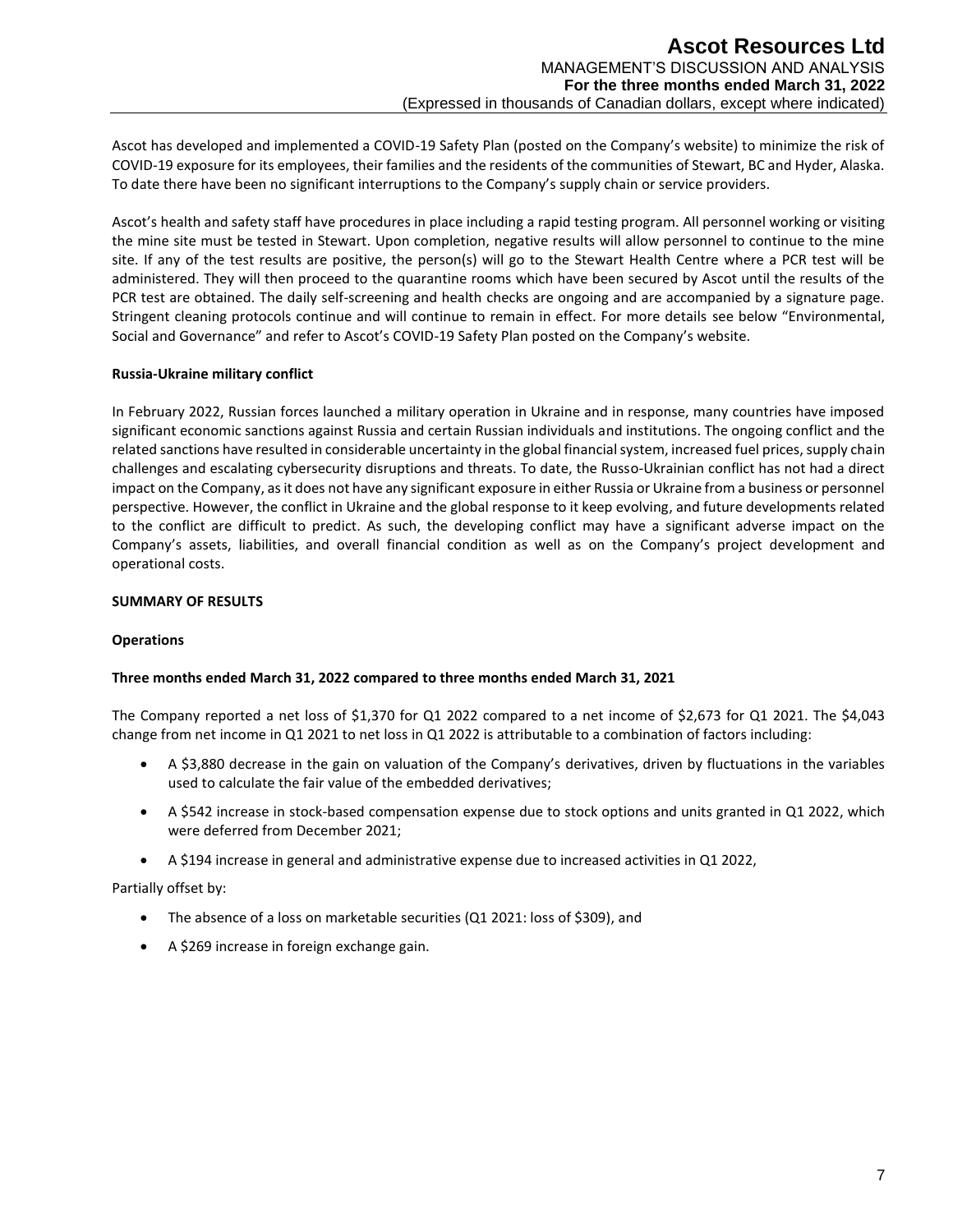|                                                                                                                                                                                                                                                                                                                                                                                                                                                                                                                                                                                                                                                                                                                                                                                                                                                                                                                                                                                                                                                                                                                                                                                                                                                                                                    | Q1                | Q <sub>4</sub> | Q3          | Q <sub>2</sub> | Q1       | Q4                | Q3    | Q2           |
|----------------------------------------------------------------------------------------------------------------------------------------------------------------------------------------------------------------------------------------------------------------------------------------------------------------------------------------------------------------------------------------------------------------------------------------------------------------------------------------------------------------------------------------------------------------------------------------------------------------------------------------------------------------------------------------------------------------------------------------------------------------------------------------------------------------------------------------------------------------------------------------------------------------------------------------------------------------------------------------------------------------------------------------------------------------------------------------------------------------------------------------------------------------------------------------------------------------------------------------------------------------------------------------------------|-------------------|----------------|-------------|----------------|----------|-------------------|-------|--------------|
| <b>C\$000</b>                                                                                                                                                                                                                                                                                                                                                                                                                                                                                                                                                                                                                                                                                                                                                                                                                                                                                                                                                                                                                                                                                                                                                                                                                                                                                      | 2022              | 2021           | 2021        | 2021           | 2021     | 2020              | 2020  | 2020         |
| Exploration & evaluation                                                                                                                                                                                                                                                                                                                                                                                                                                                                                                                                                                                                                                                                                                                                                                                                                                                                                                                                                                                                                                                                                                                                                                                                                                                                           |                   |                |             |                |          |                   |       |              |
| cost capitalized                                                                                                                                                                                                                                                                                                                                                                                                                                                                                                                                                                                                                                                                                                                                                                                                                                                                                                                                                                                                                                                                                                                                                                                                                                                                                   |                   |                |             |                |          |                   | 3,695 | 4,585        |
| Mineral property, plant & equipment                                                                                                                                                                                                                                                                                                                                                                                                                                                                                                                                                                                                                                                                                                                                                                                                                                                                                                                                                                                                                                                                                                                                                                                                                                                                |                   |                |             |                |          |                   |       |              |
| cost capitalized                                                                                                                                                                                                                                                                                                                                                                                                                                                                                                                                                                                                                                                                                                                                                                                                                                                                                                                                                                                                                                                                                                                                                                                                                                                                                   | 25,088            | 38,430         | 24,732      | 11,330         | 85       | 5,371             | 21    | 325          |
| G & A expense                                                                                                                                                                                                                                                                                                                                                                                                                                                                                                                                                                                                                                                                                                                                                                                                                                                                                                                                                                                                                                                                                                                                                                                                                                                                                      | 1,509             | 1,132          | 1,183       | 1,340          | 1,315    | 1,174             | 1,186 | 1,032        |
| Stock-based compensation                                                                                                                                                                                                                                                                                                                                                                                                                                                                                                                                                                                                                                                                                                                                                                                                                                                                                                                                                                                                                                                                                                                                                                                                                                                                           | 1,070             | 305            | 472         | 418            | 528      | 1,481             | 289   | 305          |
| Property maintenance costs                                                                                                                                                                                                                                                                                                                                                                                                                                                                                                                                                                                                                                                                                                                                                                                                                                                                                                                                                                                                                                                                                                                                                                                                                                                                         | 72                | 86             | 38          | 99             | 86       | 23                | 305   | 121          |
| Net income (loss)                                                                                                                                                                                                                                                                                                                                                                                                                                                                                                                                                                                                                                                                                                                                                                                                                                                                                                                                                                                                                                                                                                                                                                                                                                                                                  | (1, 370)          | (170)          | (1,700)     | (3,751)        | 2,673    | (4, 436)          | 682   | (1, 189)     |
| Income (loss) per share                                                                                                                                                                                                                                                                                                                                                                                                                                                                                                                                                                                                                                                                                                                                                                                                                                                                                                                                                                                                                                                                                                                                                                                                                                                                            |                   |                |             |                |          |                   |       |              |
| - basic and diluted                                                                                                                                                                                                                                                                                                                                                                                                                                                                                                                                                                                                                                                                                                                                                                                                                                                                                                                                                                                                                                                                                                                                                                                                                                                                                | $(0.00)$ \$<br>\$ | $(0.00)$ \$    | $(0.00)$ \$ | $(0.01)$ \$    | $0.01\,$ | $(0.02)$ \$<br>\$ | 0.00  | \$<br>(0.00) |
| Factors that can cause fluctuations in the Company's quarterly results include unrealized gains and losses on embedded<br>derivatives, commitments and marketable securities, the nature and extent of exploration activities carried out under<br>specific work program, finance expenses, grant and vesting of stock options, RSUs and DSUs, and issuance of shares. In Q4<br>2020, the Project was determined to be commercially viable and technically feasible. As a result, the exploration and<br>evaluation costs on the Project was reclassification to mineral property, plant & equipment. Over the past eight quarters,<br>the Company has been focused mainly on the exploration, engineering studies, permitting and construction of PGP. The<br>Company carried out an exploration program on PGP in 2021, which started in May and wrapped up in October. Higher<br>mineral property costs since Q2 2021 are a result of the Company commencing large-scale pre-construction activities at<br>PGP in 2021. The fluctuations in net income (loss) from Q2 2020 to Q1 2022 were caused primarily by the changes in fair<br>value of the Company's embedded derivatives, commitments and marketable securities.<br><b>LIQUIDITY AND CAPITAL RESOURCES</b><br><b>Capital Resources</b> |                   |                |             |                |          |                   |       |              |
| In Q1 2022, the Company issued 59,271,000 common shares (Q1 2021: none), 13,710,500 warrants (Q1 2021: none),<br>3,432,211 stock options (Q1 2021: 280,000), 113,665 Deferred Share Units ("DSU") (Q1 2021: 15,558), 721,432 Restricted<br>Share Units ("RSU") (Q1 2021: none) and 162,162 Performance Share Units ("PSU") (Q1 2021: none). Also, 906,750 stock<br>options expired and 17,902 RSUs were exercised during Q1 2022.                                                                                                                                                                                                                                                                                                                                                                                                                                                                                                                                                                                                                                                                                                                                                                                                                                                                  |                   |                |             |                |          |                   |       |              |
| The Company considers its capital structure to be primarily through shareholders' equity and Senior and Convertible Debt.<br>Management's objective is to ensure that there is sufficient capital to minimize liquidity risk and to continue as a going<br>concern. As an exploration and development stage company, the Company is unable to finance its operations from cash<br>flow and has relied primarily on equity and debt financings.                                                                                                                                                                                                                                                                                                                                                                                                                                                                                                                                                                                                                                                                                                                                                                                                                                                     |                   |                |             |                |          |                   |       |              |
| Although the Company has been successful in the past in obtaining financing through the sale of equity securities, there<br>can be no assurance that the Company will be able to obtain adequate financing in the future, or that the terms of such<br>financings will be favourable.                                                                                                                                                                                                                                                                                                                                                                                                                                                                                                                                                                                                                                                                                                                                                                                                                                                                                                                                                                                                              |                   |                |             |                |          |                   |       |              |
| Liquidity                                                                                                                                                                                                                                                                                                                                                                                                                                                                                                                                                                                                                                                                                                                                                                                                                                                                                                                                                                                                                                                                                                                                                                                                                                                                                          |                   |                |             |                |          |                   |       |              |
| In December 2020, the Company closed a project financing package with Sprott and Beedie for the development of the<br>Project. The financing package consists of a) a US\$80 million Senior Debt; b) the Production payment agreement ("PPA"),<br>and c) a US\$25 million Convertible Debt. Upon closing of the package, the Company made an initial draw-down of US\$20<br>million from the Senior debt for net proceeds of US\$13.2 million (CAD\$16.9 million) and received PPA consideration of<br>US\$5.0 million (CAD\$6.4 million). The Company also made an initial draw-down of US\$10 million from the Convertible Debt.<br>The proceeds were used to repay the existing convertible note. The availability of the Senior and Convertible Debt is subject<br>to certain conditions and covenants, including the maintenance of minimum cash and working capital balances. At March<br>31, 2022 the Company was in compliance with the covenants. Subsequent to Q1 2022, the Company announced that it has                                                                                                                                                                                                                                                                                |                   |                |             |                |          |                   |       |              |

Key financial results for the last eight quarters are provided in the table below:

# **LIQUIDITY AND CAPITAL RESOURCES**

# **Capital Resources**

# **Liquidity**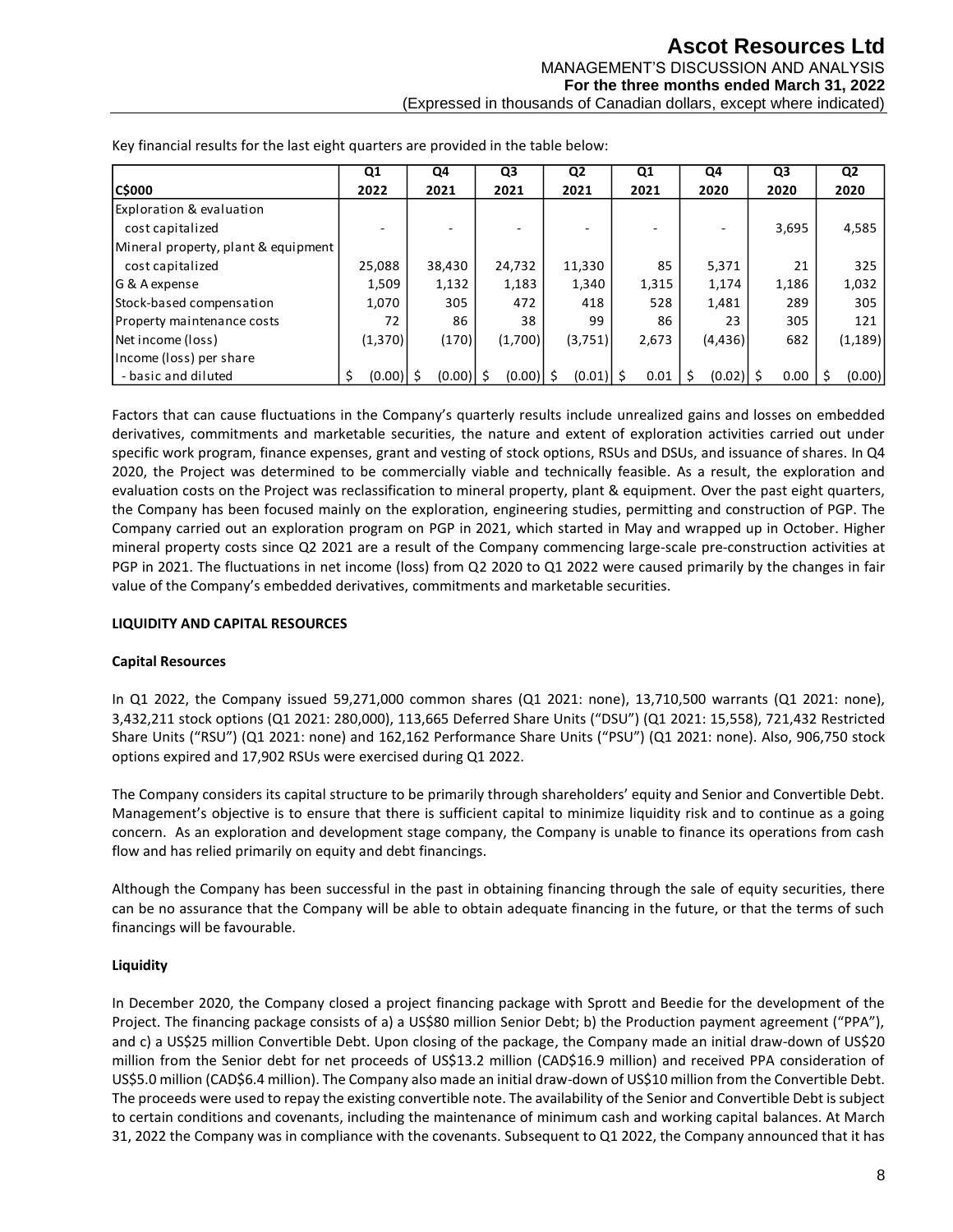been unable to reach an agreement with Sprott on the satisfaction of the drawn conditions for the remaining US\$60 million of the Senior Debt. Therefore, the Company is pursuing alternative financing options to replace the Senior Debt.

On April 9, 2021, the Company closed a bought deal financing. A total of 70,700,000 common shares of the Company were sold at a price of \$0.86 per common share for gross proceeds of \$60,802. The table below summarizes the expected use of proceeds as of the date of the financing:

|                                                              |                | Expected use Actual use of proceeds |                |
|--------------------------------------------------------------|----------------|-------------------------------------|----------------|
| Principal purposes                                           | of proceeds    | (as of March 31, 2022)              | Difference     |
|                                                              | C\$ in million | C\$ in million                      | C\$ in million |
| Mineral property evaluation and detailed project engineering | 8.0            | 8.0                                 |                |
| Procurement and fabrication of equipment                     | 12.0           | 12.0                                |                |
| Project construction                                         | 20.0           | 20.0                                |                |
| General, corporate and administrative expenses               | 17.2           | 10.4                                | 6.8            |
| Total                                                        | 57.2           | 50.4                                | 6.8            |

The actual use of proceeds shown in the above table represents funds spent to date. The Company does not expect the final use of proceeds to differ materially from the expected use of proceeds.

On April 20, 2021, the Company closed a bought deal private placement. A total of 24,000,000 common shares of the Company were sold at a price of \$0.86 per common share for gross proceeds of \$20,640. The table below summarizes the expected use of proceeds as of the date of the financing:

| Principal purposes                             | Expected use<br>of proceeds | Actual use of proceeds<br>(as of March 31, 2022) | Difference     |
|------------------------------------------------|-----------------------------|--------------------------------------------------|----------------|
|                                                | C\$ in million              | C\$ in million                                   | C\$ in million |
| Project construction                           | 9.7                         | 9.7                                              |                |
| General, corporate and administrative expenses | 9.6                         |                                                  | 9.6            |
| Total                                          | 19.3                        | 9.7                                              | 9.6            |

On March 8, 2022, the Company closed a bought deal financing. A total of 59,271,000 common shares and 13,710,500 share purchase warrants were issued for gross proceeds of \$64,241. The table below summarizes the expected use of proceeds as of the date of the financing:

| Principal purposes                             | Expected use<br>of proceeds<br>C\$ in million | Actual use of proceeds<br>(as of March 31, 2022)<br>C\$ in million | Difference<br>C\$ in million |
|------------------------------------------------|-----------------------------------------------|--------------------------------------------------------------------|------------------------------|
| Procurement and fabrication of equipment       | 5.0                                           | 5.0                                                                |                              |
| Project construction                           | 31.2                                          | 14.3                                                               | 16.9                         |
| Mine development                               | 18.3                                          | 0.3                                                                | 18.0                         |
| Exploration                                    | 3.7                                           | $\overline{\phantom{0}}$                                           | 3.7                          |
| General, corporate and administrative expenses | 2.2                                           |                                                                    | 2.2                          |
| Total                                          | 60.4                                          | 19.6                                                               | 40.8                         |

In Q1 2022, the Company did not spend any funds on qualifying flow-through mining expenditures. As at March 31, 2022, the Company had \$21,972 cash balance required to be spent on flow-through expenditures by December 31, 2023.

As at March 31, 2022, the Company had working capital of \$78,749 (December 31, 2021: \$47,001) and cash & cash equivalents balance of \$89,403 (December 31, 2021: \$59,129). The increase in cash & cash equivalents was due to the net proceeds of \$60,357 from the Offering partially offset by expenditures on mineral properties, plant and equipment of \$27,348; cash outflows from operating activities of \$2,454; deferred financing costs of \$45, and payment for lease liabilities of \$236.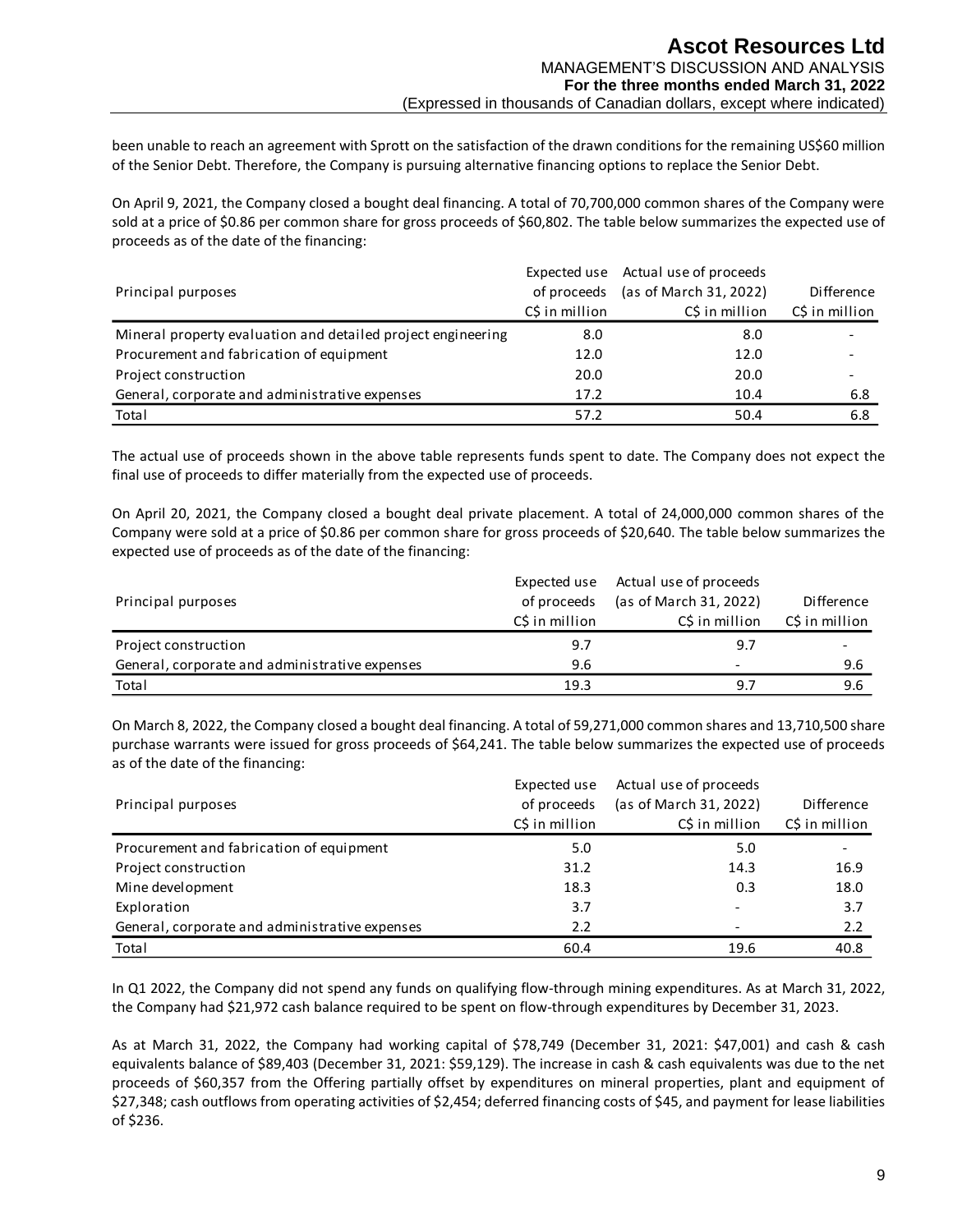## **RELATED PARTY TRANSACTIONS**

Included in accounts payable and accruals at March 31, 2022 is \$183 (December 31, 2021: \$384) due to the Company's Chief Executive Officer (CEO), Chief Financial Officer (CFO), Chief Operating Officer (COO) and directors.

Key management personnel are persons responsible for planning, directing and controlling the activities of an entity, and include executive and non-executive directors as well as the Company's CEO, CFO and COO. Key management personnel compensation comprised:

|                                                   | Three months ended | Three months ended |
|---------------------------------------------------|--------------------|--------------------|
|                                                   | March 31, 2022     | March 31, 2021     |
| Salaries, short-term benefits and management fees | 335                | 297                |
| Project development costs                         | 27                 | 25                 |
| Share-based payment transactions                  | 772                | 235                |
|                                                   | 1,134              | 557                |

#### **COMMITMENTS, CONTRACTUAL AND OTHER OBLIGATIONS**

|                                                                                                                                                                                                                                                                                                                                                                                       |                 |         | Three months ended |     |                                   |    | Three months ended        |                  |
|---------------------------------------------------------------------------------------------------------------------------------------------------------------------------------------------------------------------------------------------------------------------------------------------------------------------------------------------------------------------------------------|-----------------|---------|--------------------|-----|-----------------------------------|----|---------------------------|------------------|
|                                                                                                                                                                                                                                                                                                                                                                                       |                 |         |                    |     | March 31, 2022                    |    |                           | March 31, 2021   |
| Salaries, short-term benefits and management fees                                                                                                                                                                                                                                                                                                                                     | \$              |         |                    |     | 335                               | \$ |                           | 297              |
| Project development costs                                                                                                                                                                                                                                                                                                                                                             |                 |         |                    |     | 27                                |    |                           | 25               |
| Share-based payment transactions                                                                                                                                                                                                                                                                                                                                                      |                 |         |                    |     | 772                               |    |                           | 235              |
|                                                                                                                                                                                                                                                                                                                                                                                       | \$              |         |                    |     | 1,134                             | \$ |                           | 557              |
| During Q1 2022, key management personnel were granted 2,304,036 stock options at a weighted average exercise price of<br>\$1.11. Using the Black-Scholes model, the fair value of the options granted to key management personnel was determined<br>at \$1,315.                                                                                                                       |                 |         |                    |     |                                   |    |                           |                  |
| During Q1 2022, the Company granted 113,665 DSUs to its directors. Based on the Company's share price on grant dates,<br>the total fair value of the DSUs was \$126. During Q1 2022, the Company granted 381,327 RSUs to the Company's CEO, CFO<br>and COO. Using the Black-Scholes model, the fair value of the RSUs granted to key management personnel was determined<br>at \$423. |                 |         |                    |     |                                   |    |                           |                  |
| Share-based and option-based awards for 2021 were not granted until February 2022 as there was a Company-imposed<br>blackout in December 2021, the time at which the annual grant is normally made. Therefore, the Q1 2022 compensation                                                                                                                                               |                 |         |                    |     |                                   |    |                           |                  |
| for related parties is higher than in Q1 2021 due to the postponed equity grants.                                                                                                                                                                                                                                                                                                     |                 |         |                    |     |                                   |    |                           |                  |
| <b>COMMITMENTS, CONTRACTUAL AND OTHER OBLIGATIONS</b>                                                                                                                                                                                                                                                                                                                                 |                 |         |                    |     |                                   |    |                           |                  |
| As at March 31, 2022, the Company's contractual and other obligations are as follows:                                                                                                                                                                                                                                                                                                 |                 |         |                    |     |                                   |    |                           |                  |
|                                                                                                                                                                                                                                                                                                                                                                                       | Less than       |         | $1 - 3$            |     | 4-5                               |    | After                     |                  |
|                                                                                                                                                                                                                                                                                                                                                                                       | 1 year          |         | years              |     | years<br>$\overline{\phantom{0}}$ |    | 5 years<br>$\blacksquare$ | Total            |
| Accounts payable and accrued liabilities                                                                                                                                                                                                                                                                                                                                              | \$<br>13,352    | $\zeta$ |                    | \$  |                                   | \$ |                           | \$<br>13,352     |
| Long-lead time equipment engineering and procurement<br>Senior and convertible debt principal, interest and fees (a)                                                                                                                                                                                                                                                                  | 12,004<br>1,846 |         | 41,189             |     | 8,865                             |    |                           | 12,004<br>51,900 |
| Production payment agreement (b)                                                                                                                                                                                                                                                                                                                                                      | 317             |         | 2,820              |     | 3,294                             |    | 880                       | 7,311            |
| Reclamation liabilities (c)                                                                                                                                                                                                                                                                                                                                                           | 816             |         | 655                |     | 721                               |    | 37,460                    | 39,652           |
| Benefits agreement - PGP and RMP                                                                                                                                                                                                                                                                                                                                                      | 500             |         | 700                |     | 675                               |    | 800                       | 2,675            |
| Pre-production royalty - Red Mountain project                                                                                                                                                                                                                                                                                                                                         | 50              |         | 100                |     | 100                               |    | 100                       | 350              |
| Minimum lease payments                                                                                                                                                                                                                                                                                                                                                                | 442             |         | 666                |     | 89                                |    | $\overline{\phantom{a}}$  | 1,197            |
|                                                                                                                                                                                                                                                                                                                                                                                       | \$<br>29,327    | S       | 46,130             | \$. | 13,744                            | s  | 39,240                    | \$128,441        |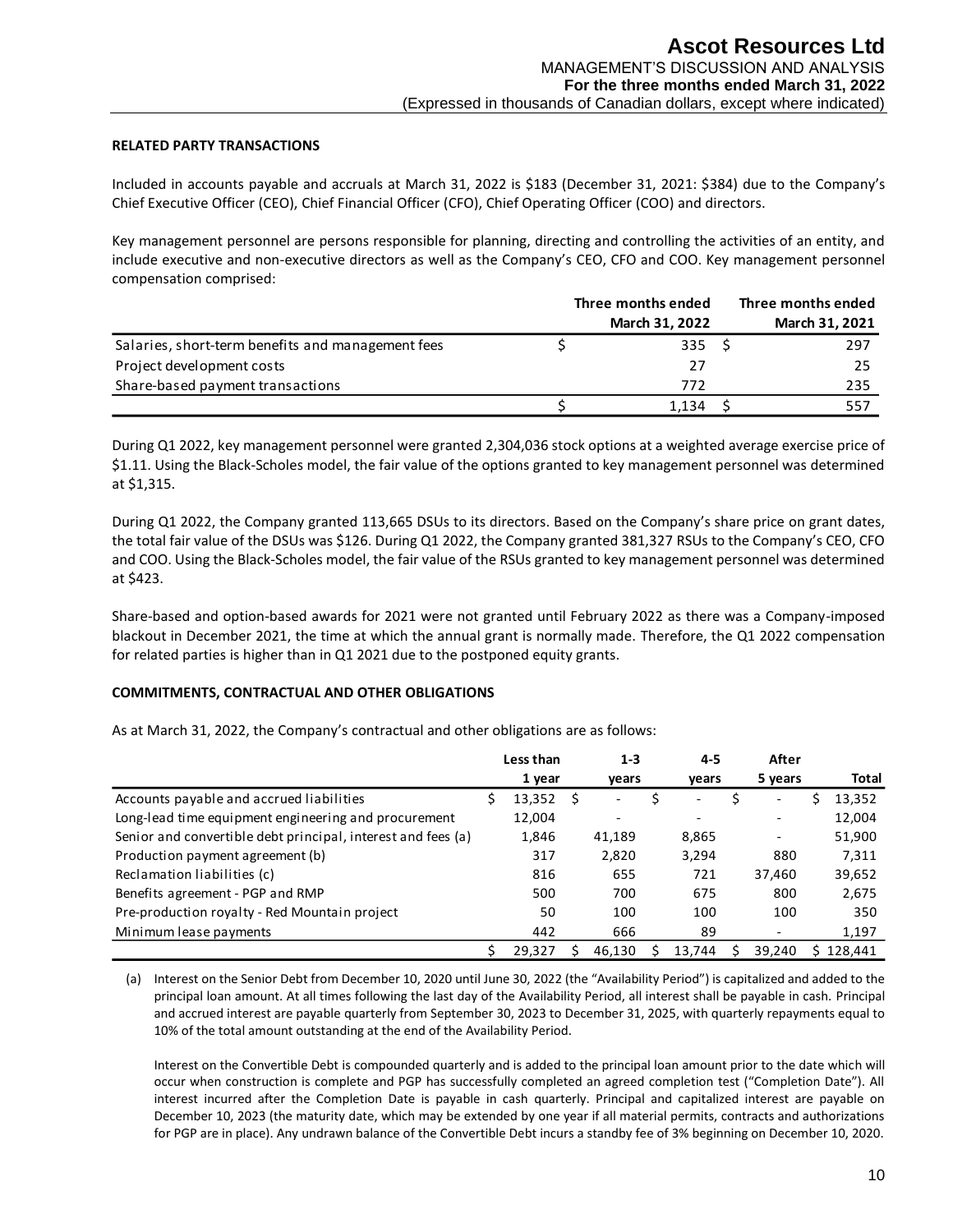- (b) Under the PPA, the Company has agreed to pay Sprott monthly production payments equal to US\$13 multiplied by the number of ounces of gold from which the Company receives payment on from December 10, 2020 until 450,000 ounces of gold has been produced.
- (c) The amount in reclamation liabilities are undiscounted cash expenditures.

## **CRITICAL ACCOUNTING ESTIMATES**

The preparation of consolidated financial statements in accordance with IFRS requires the use of certain accounting estimates. These estimates are based on management's best knowledge of the relevant facts and circumstances taking into account previous experience, but actual results may differ from amounts included in the financial statements.

Areas requiring estimates that have the most significant effect on the amounts recognized in the financial statements are:

#### *Stock-based compensation*

Compensation expense for options granted to employees, directors and certain service providers is determined based on estimated fair values of the options at the time of grant using the Black-Scholes option pricing model, which takes into account, as of the grant date, the fair market value of the shares, expected volatility, expected life, expected forfeiture rate, expected dividend yield and the risk-free interest rate over the expected life of the option. The use of the Black-Scholes option pricing model requires input estimation of the expected life of the option, volatility, and forfeiture rate which can have a significant impact on the valuation model, and resulting expense recorded.

Compensation expense for RSUs and PSUs granted to employees and consultants of the Company is calculated based on the fair value of RSUs or PSUs awarded, measured on their grant date. The fair value of RSUs and PSUs is based on the quoted market price of the Company's common shares on the day prior to the RSU or PSU grant date. Compensation expense for DSUs granted to directors is based on the fair value of DSUs awarded, calculated based on the quoted market price of the Company's common shares on the DSUs grant date.

#### *Provision for decommissioning and site restoration*

The future obligations for site closure activities are estimated by the Company based on the laws and regulations of the countries in which it operates, with due consideration to the fact that the requirements could change as a result of amendments in the laws and regulations relating to environmental protection and other legislation affecting resources companies. Management's estimation of the Company's decommissioning and rehabilitation provision is based on the reclamation and closure activities it anticipates as being required and its estimate of the probable costs and timing of such activities and measures.

#### *Derivative liabilities*

When debt includes an embedded derivative component, its fair value is estimated using a financial pricing model. The Company estimates the fair value of its interest rate floor derivative using Black's formula. The key assumptions used in the estimate are forward interest rates, discount rates and interest rate volatility. The Company estimates the fair value of its conversion option derivative using the Finite Difference method. The key assumptions used in the model are risk free rates, expected volatility and credit spread. The expected volatility assumption inherent in the pricing model is based on the historical volatility of the Company's stock over a term equal to the remaining term of the corresponding debt instrument. The credit spread assumption in the model is based on the Company's cost of unsecured debt.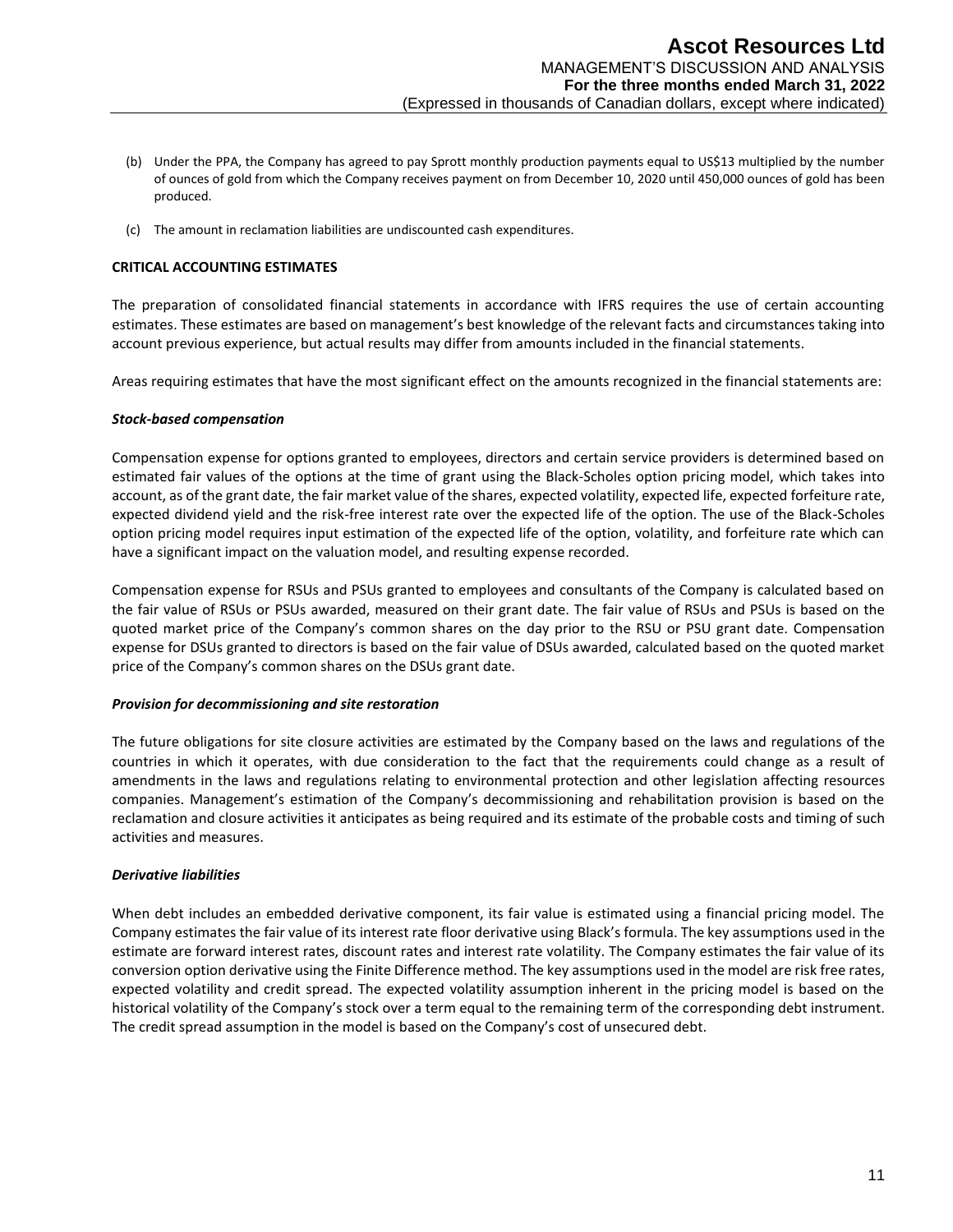## *Changes in estimate on timing of cash flows associated with PPA*

The value of the Company's PPA was initially calculated based on Ascot's anticipated future gold production schedule using discounted cash flows. When there is a significant change in the production schedule, the PPA's value is recalculated using discounted cash flows, which may result in a measurement adjustment of the PPA.

#### **FINANCIAL INSTRUMENTS AND RISK MANAGEMENT**

The Company's financial instruments include cash and cash equivalents, interest and other receivables, reclamation bonds, trade and other payables, senior and convertible debt and other liabilities. The recorded amounts of cash and cash equivalents, interest and other receivables, trade and other payables and other liabilities approximate their respective fair values due to their short‐term nature. The carrying value of the reclamation deposit approximates its fair value, as it is cashbased. The carrying values of PPA and liability components of senior and convertible debt approximate their fair values since the increase in the market interest rates between the date of the debt inception (December 10, 2020) and March 31, 2022 is being offset by a decrease in the Company's overall risk profile, as Ascot now has all necessary permits for construction of the Project, which is expected to be completed in 2022.

## *Credit risk*

Financial instruments that potentially subject the Company to a concentration of credit risk consist primarily of cash and cash equivalents. The Company limits its exposure to credit loss by placing its cash and cash equivalents with high credit quality financial institutions. The carrying amount of financial assets represents the maximum credit exposure.

## *Currency risk*

Foreign currency risk is the risk that a variation in exchange rates between the Canadian dollar and US dollar or other foreign currencies will affect the Company's operations and financial results. The Company's functional currency is the Canadian dollar and major purchases are transacted in Canadian dollars. The Company's significant financial instruments denominated in foreign currency (U.S. dollar) are the credit facilities and term deposits. A 10% decrease (increase) of the value of the Canadian dollar relative to the U.S. dollar as at March 31, 2022 would result in an additional \$3,330 foreign exchange loss (gain) reported in the Company's statement of comprehensive loss (income) for the quarter ended March 31, 2022 (quarter ended March 31, 2021: \$1,225).

#### *Interest risk*

Interest rate risk is the risk that the fair value or cash flows of a financial instrument will fluctuate because of changes in market interest rates. The Company has interest-bearing assets in relation to cash at bank and GIC's carried at fixed interest rates. The Company's significant financial instruments valued using fluctuating risk-free interest rates are the derivative components of the senior and convertible debt. The Company's operating cash flows are substantially independent of changes in market interest rates. The Company has not used any financial instrument to hedge potential fluctuations in interest rates.

# *Liquidity risk*

Liquidity risk is the risk that the Company will not be able to meet its financial obligations as they become due. The Company's policy is to ensure that it will always have sufficient cash to allow it to meet its liabilities when they become due, under both normal and stressed conditions, without incurring unacceptable losses or risking damage to the Company's reputation. The key to success in managing liquidity is the degree of certainty in the cash flow projections. If future cash flows are fairly uncertain, the liquidity risk increases.

The Company endeavors to ensure that it has sufficient cash on demand to meet its obligations as they become due by preparing annual capital and administrative expenditure budgets, which are regularly monitored and updated as considered necessary. Further, the Company utilizes authorizations for expenditures on exploration projects to further manage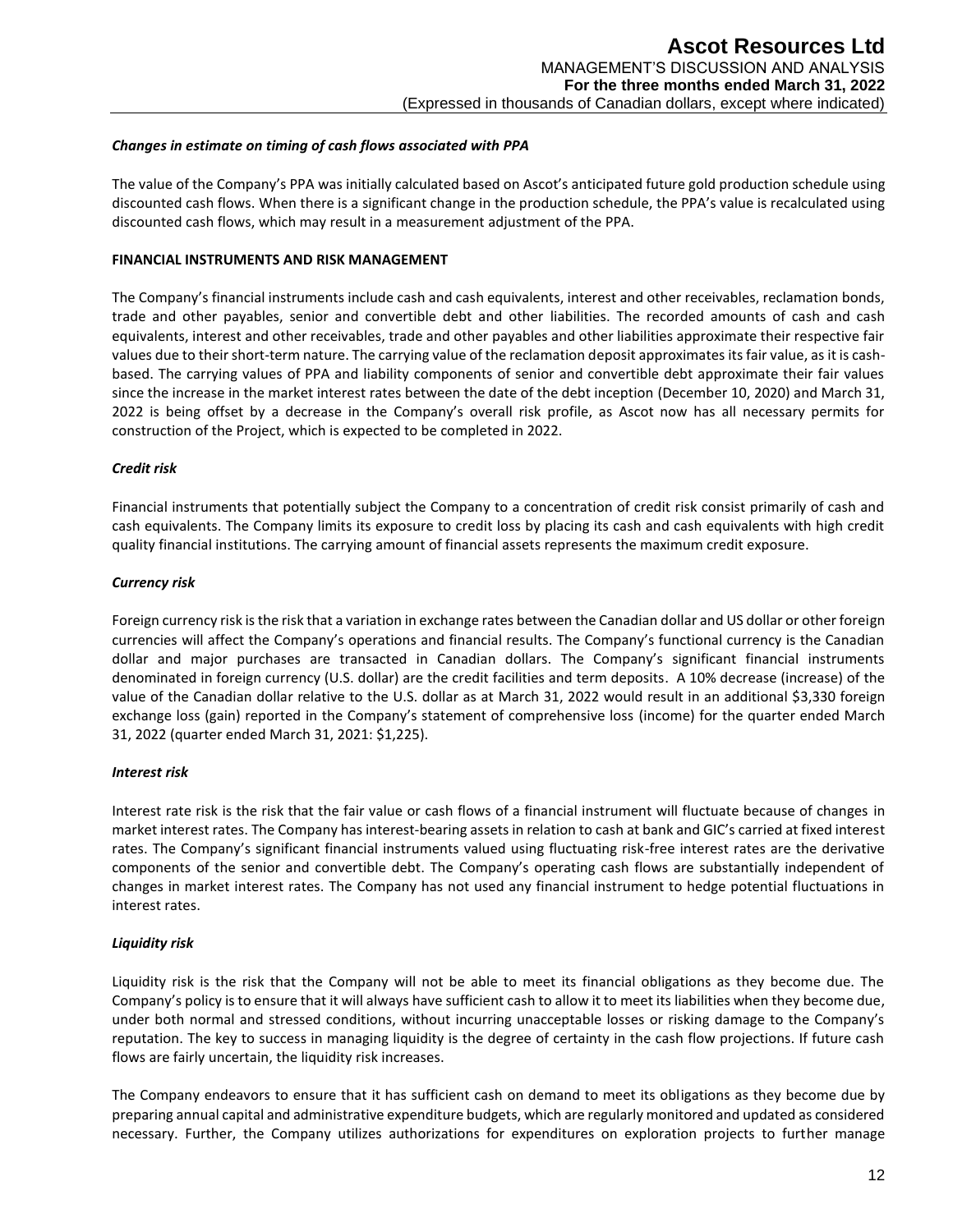expenditure. The Company monitors its risk of shortage of funds by monitoring the maturity dates of existing trade and other accounts payable as well as the senior and convertible debt. Most of the Company's financial liabilities have contractual maturities of less than 30 days and are subject to normal trade terms. Refer to "**LIQUIDITY AND CAPITAL RESOURCES**" section above.

## **OUTSTANDING SHARE DATA**

As at May 13, 2022, the Company had 435,640,030 common shares outstanding, 21,141,635 stock options, 13,710,500 share purchase warrants, 627,250 deferred share units, 1,727,234 restricted share units and 162,162 performance share units outstanding.

## **ENVIRONMENTAL, SOCIAL AND GOVERNANCE**

Our inaugural Sustainability Report released in March 2022 highlights the measures taken and successes thus far in community relations, employment, health and safety, environmental stewardship and governance. The Sustainability Report also outlines Ascot's future sustainable goals. Ascot's 2021 Sustainability Report can be found at [https://ascotgold.com/sustainability/sustainability-reports/.](https://ascotgold.com/sustainability/sustainability-reports/)

## **Community Relations and Employment**

Ascot believes that working together with our communities is essential to making a positive and sustainable impact. The Company works closely with Nisga'a Nation and the District of Stewart to ensure the responsible development of our projects by actively building and maintaining open, respectful, and collaborative relationships with each other. These relationships will lead to capacity building, job creation and economic opportunities during and beyond the life of the mine. In 2020, during the beginning of the COVID-19 pandemic, Ascot supported the towns by writing a letter to local government officials asking for members of these communities to be able to cross the border freely during this time so that children in Alaska could go to school and people could get the necessities they needed from the shops in Stewart. Ascot continues to proactively engage, both formally and informally, with the surrounding communities via townhalls, council meetings, faceto-face meetings, and virtual meetings. Ascot has contributed to a number of educational events, youth sporting activities and a local gym.

Ascot has established strong lines of communication to share information and a respectful engagement process to work together to manage and mitigate any potential impacts on Nisga'a Nation Treaty rights and interests. During 2021, Ascot and Nisga'a Nation reached a consensus on how to address Nisga'a Nation's key concerns about the Project. Ascot's plans for tailings and water management and legacy contamination remediation were adjusted based on input from Nisga'a Nation. Ascot sponsored several Nisga'a youth basketball teams, several of whom were participating in the Junior All Native Basketball Tournament, held in Kelowna B.C. from March 20-25, 2022. In May, Ascot and Nisga'a will work together through the committees outlined in the Benefits Agreement. Ascot plans to expand Nisga'a recruitment efforts in anticipation of moving into operations.

Ascot has contributed both directly and indirectly to the Stewart and Hyder economies during the development of PGP by staying at the local hotels, renting housing for employees and contractors, and shopping at the local grocery stores, bakery and gift shops. In February, Ascot donated to the Stewart Community Connections Society, which provides services to those in need, including providing hot meals as part of their Community Meals program. In-person community meetings and a public Information Session are planned for April in Stewart, BC.

In Q1 2022, Ascot published its inaugural Sustainability Report. As part of the Sustainability Report process, Ascot launched Nisga'a artist Ian Morven's original design, which shows Ascot's collaborative relationship with Nisga'a Nation and ongoing commitment to working together, particularly to caring for the environment.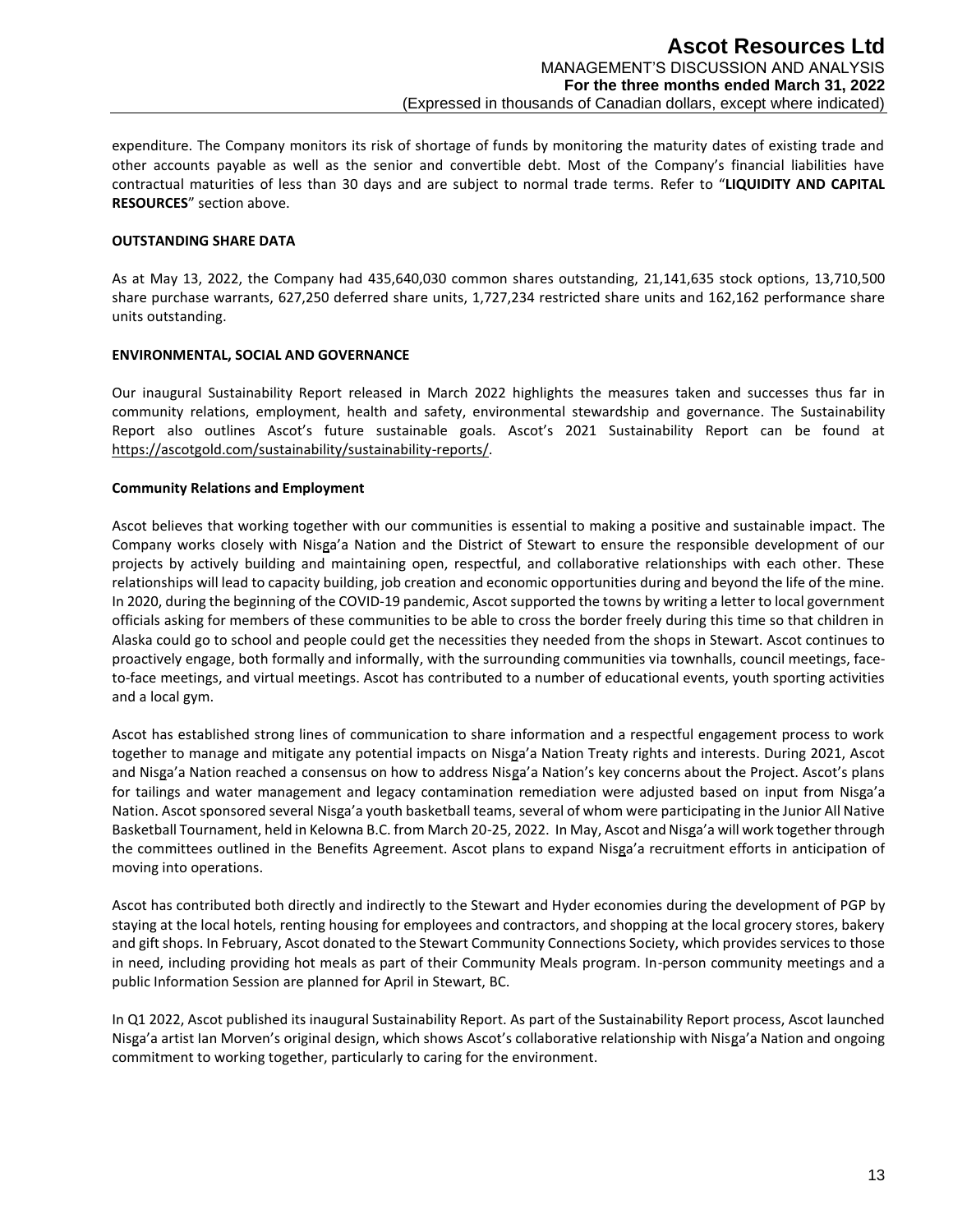#### **CORPORATE GOVERNANCE**

Management and the Board recognize the value of good corporate governance and the need to adopt best practices. The Corporation is committed to continuing to improve its corporate governance practices in light of its stage of development and evolving best practices and regulatory guidance.

The Board has adopted a board mandate outlining its responsibilities and defining its duties. The Board currently has six board-appointed committees: the Audit Committee, the Compensation Committee, the Governance and Nominating Committee, the Finance Committee, the Disclosure Committee, and the Health, Safety, Environmental and Technical Committee. Each Committee (with exception of the Disclosure Committee which works from the Timely Disclosure, Confidentiality and Insider Trading Policy) has a committee charter, which outlines the committee's mandate, procedures for calling a meeting, and provides access to outside resources. The Audit, Compensation and Governance & Nominating Committees are comprised completely of independent directors while the other committees are comprised of a majority of independent directors with exception to the Disclosure Committee which is comprised of management and one independent director.

The Board has also adopted a Code of Ethics, which governs the ethical behavior of all employees, management, and directors. A separate Timely Disclosure, Confidentiality and Insider Trading Policy, Whistleblower Policy, Diversity Policy and Compensation Recovery Policy are also in place. For more details on the Corporation's corporate governance practices, refer to Ascot's website ([https://ascotgold.com/corporate/corporate-governance/\)](https://ascotgold.com/corporate/corporate-governance/).

The Corporation's directors have expertise in exploration, metallurgy, mining, accounting, legal, banking, financing, and the securities industry. The Board and Audit Committee meets at least four times per year and the other committees on an as required basis (see the Company's Information Circular for more details).

## **DISCLOSURE CONTROLS AND PROCEDURES ("DC&P")**

The Company has disclosure controls and procedures in place to provide reasonable assurance that any information required to be disclosed by the Company under securities legislation is recorded, processed, summarized and reported within the applicable time periods and that required information is accumulated and communicated to the Company's management so that decisions can be made about the timely disclosure of that information.

#### **INTERNAL CONTROLS OVER FINANCIAL REPORTING ("ICFR")**

#### **Management's Report on ICFR**

Management of the Company is responsible for establishing and maintaining effective ICFR as such term is defined in the rules of the National Instrument 52-109 in Canada ("NI 52-109"). The Company's ICFR are designed to provide reasonable assurance regarding the reliability of the Company's financial reporting for external purposes in accordance with IFRS. The Company's ICFR include policies and procedures for:

- Maintaining records, that in reasonable detail, accurately and fairly reflect our transactions and dispositions of the assets of the Company;
- Providing reasonable assurance that transactions are recorded as necessary for preparation of the consolidated financial statements in accordance with IFRS;
- Providing reasonable assurance that receipts and expenditures are made in accordance with authorizations of management and the directors of the Company; and
- Providing reasonable assurance that unauthorized acquisition, use or disposition of Company assets that could have a material effect on the Company's consolidated financial statements would be prevented or detected on a timely basis.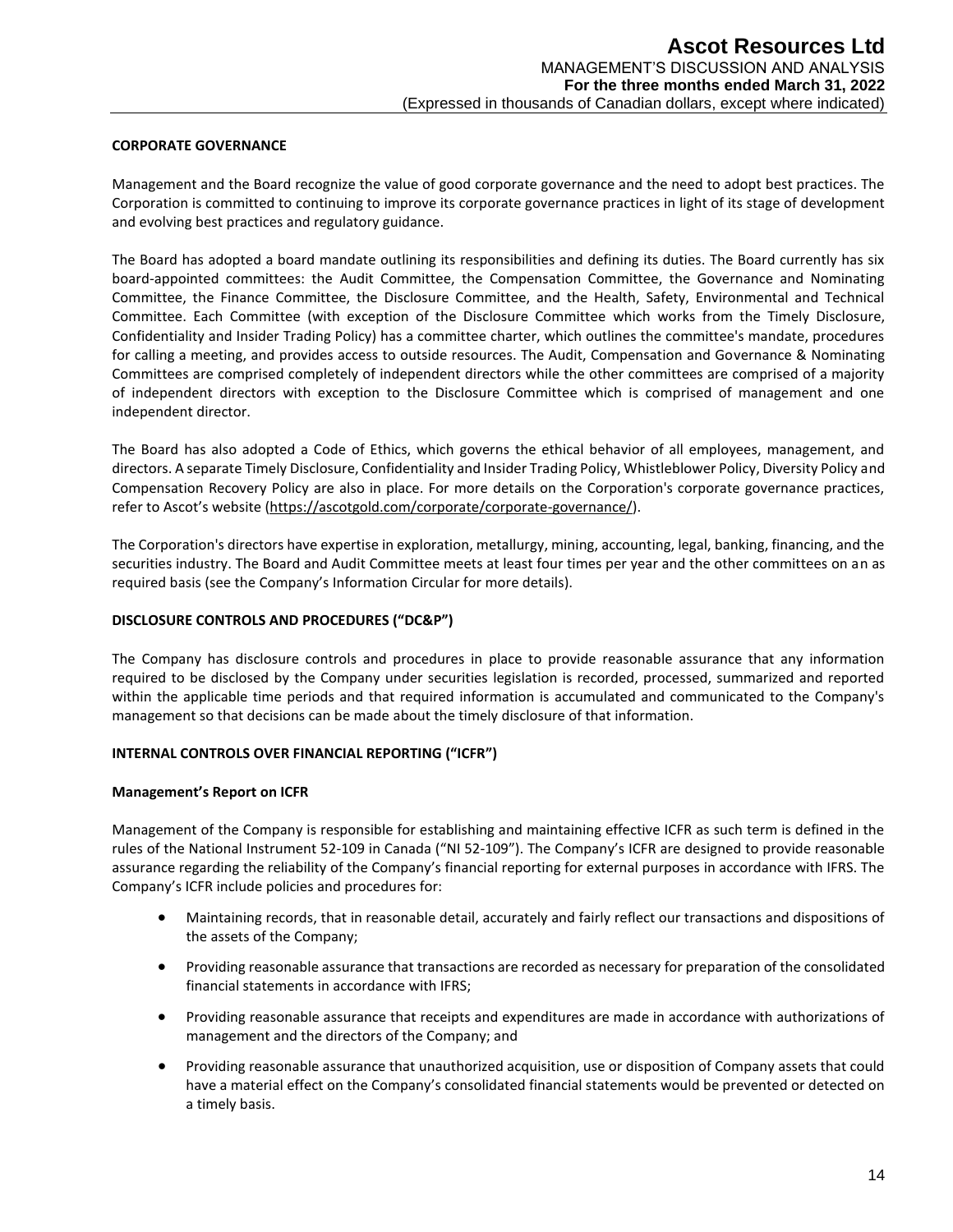There have been no changes in the Company's ICFR during the three months ended March 31, 2022 that have materially affected, or are reasonably likely to materially affect, the Company's ICFR.

## **Limitation of Controls and Procedures**

The Company's management, including its CEO and CFO, believe that any DC&P or ICFR, no matter how well conceived and operated, can provide only reasonable, not absolute, assurance that the objectives of the control system are met. Further, the design of a control system must reflect the fact that there are resource constraints, and the benefits of controls must be considered relative to their costs. Because of the inherent limitations in all control systems, they cannot provide absolute assurance that all control issues and instances of fraud, if any, within the Company have been prevented or detected. These inherent limitations include the realities that judgments in decision-making can be faulty, and that breakdowns can occur because of simple error or mistake. Additionally, controls can be circumvented by the individual acts of some persons, by collusion of two or more people, or by unauthorized override of the controls. The design of any system of controls also is based in part upon certain assumptions about the likelihood of future events, and there can be no assurance that any design will succeed in achieving its stated goals under all potential future conditions. Accordingly, because of the inherent limitations in a cost-effective control system, misstatements due to error or fraud may occur and not be detected.

#### **RISKS AND UNCERTAINTIES**

The Company's securities should be considered a highly speculative investment and investors are directed to carefully consider all of the information disclosed in the Company's regulatory filings prior to making an investment in the Company, including the risk factors discussed under the heading "Risk Factors" in the Company's most recent Annual Information Form ("AIF") dated March 21, 2022 available on SEDAR a[t www.sedar.com](http://www.sedar.com/) and [www.sec.gov.](http://www.sec.gov/)

Resource exploration and project development are speculative businesses and involve a high degree of risk. There is a significant probability that the expenditures made by the Company in exploring and developing its properties will not result in discoveries of commercial quantities of minerals. A high level of ongoing expenditures is required to locate and estimate ore reserves, which are the basis for further development of a property. Capital expenditures to attain commercial production stage are also very substantial.

# **Cautionary Statement Regarding Forward-Looking Information**

All statements, trend analysis and other information contained in this MD&A about anticipated future events or results constitute forward-looking statements. Forward-looking statements are often, but not always, identified by the use of words such as "seek", "anticipate", "believe", "plan", "estimate", "expect" and "intend" and statements that an event or result "may", "will", "should", "could" or "might" occur or be achieved and other similar expressions. All statements, other than statements of historical fact, included herein are forward-looking statements, including statements in respect of the plans and expectations in the Feasibility Study as well as the use of proceeds for the Offering. Although Ascot believes that the expectations reflected in such forward-looking statements and/or information are reasonable, undue reliance should not be placed on forward-looking statements since Ascot can give no assurance that such expectations will prove to be correct. These statements involve known and unknown risks, uncertainties and other factors that may cause actual results or events to differ materially from those anticipated in such forward-looking statements, including the risks, uncertainties and other factors identified in Ascot's periodic filings with Canadian securities regulators, and assumptions made with regard to: the estimated costs associated with construction of the Project; the timing of the anticipated start of production at the Projects; the ability to maintain throughput and production levels at the Premier Mill; the tax rate applicable to the Company; future commodity prices; the grade of Resources and Reserves; the ability of the Company to convert inferred resources to other categories; the ability of the Company to reduce mining dilution; the ability to reduce capital costs. Forward-looking statements are subject to business and economic risks and uncertainties and other factors that could cause actual results of operations to differ materially from those contained in the forward-looking statements. Important factors that could cause actual results to differ materially from Ascot's expectations include risks associated with the business of Ascot; risks related to exploration and potential development of Ascot's projects; business and economic conditions in the mining industry generally; fluctuations in commodity prices and currency exchange rates; uncertainties relating to interpretation of drill results and the geology, continuity and grade of mineral deposits; the need for cooperation of